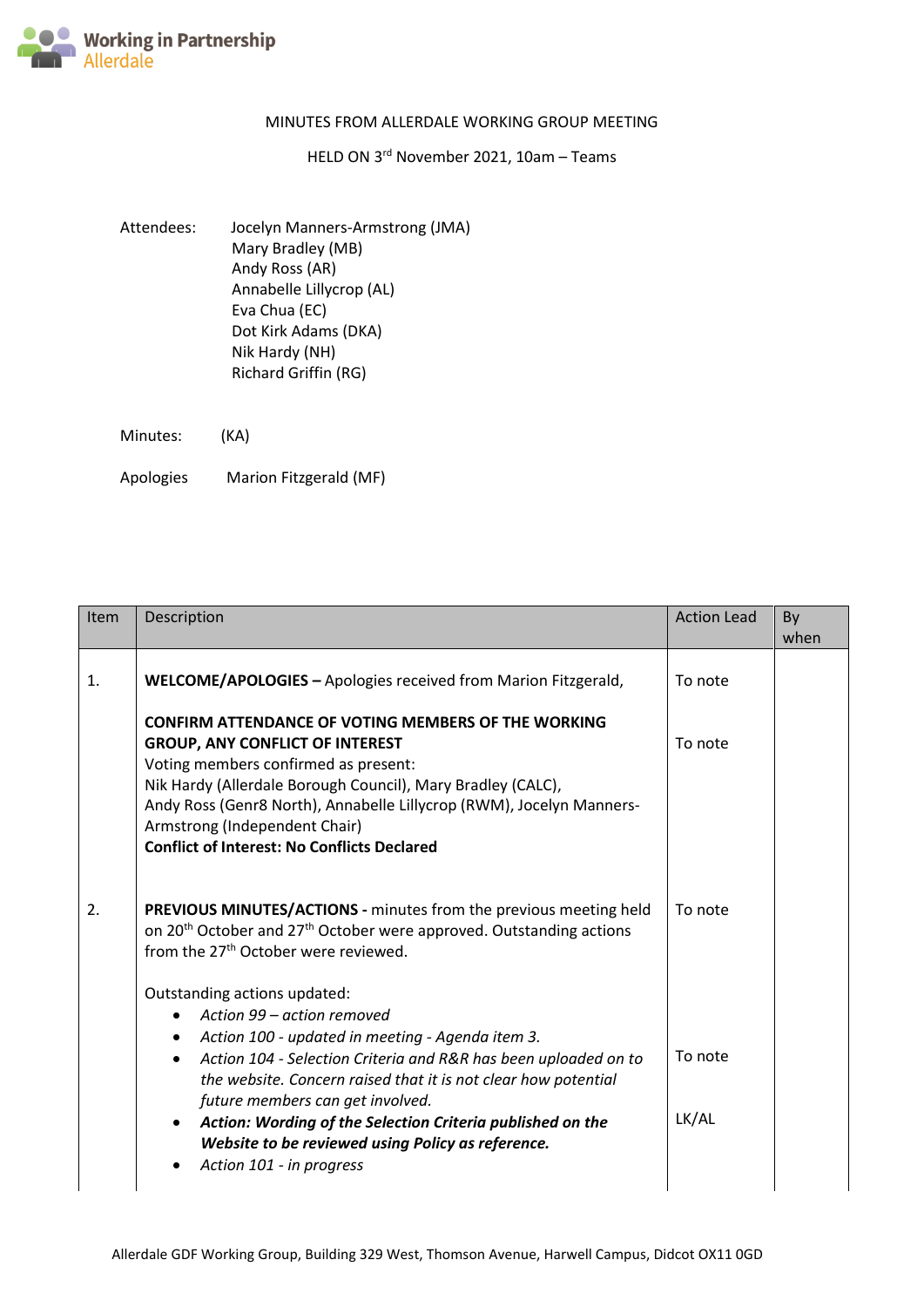

|    | Action 103 - Complete. Note: Action: Remove screen shot from<br><b>Summary Report, P.13</b>                                                                                                                                                                                                                                                                                                                                                                                                   | AB        |  |  |  |  |  |
|----|-----------------------------------------------------------------------------------------------------------------------------------------------------------------------------------------------------------------------------------------------------------------------------------------------------------------------------------------------------------------------------------------------------------------------------------------------------------------------------------------------|-----------|--|--|--|--|--|
| 3. | <b>COMMS UPDATE</b>                                                                                                                                                                                                                                                                                                                                                                                                                                                                           |           |  |  |  |  |  |
|    | LK presented Comms November update. Topics covered:<br>November Engagement Overview<br>$\circ$<br>A look back over the last ten months at all engagement<br>$\circ$<br>Activities - website, social media, advertising, direct mailings<br>Press mentions and headlines<br>O<br><b>Contact Centre cases</b><br>$\circ$<br>Pulse Survey summary<br>O<br>Potential Community Partnership comms planning<br>$\circ$<br><b>Action: Update Summary Report with latest comms figures</b><br>$\circ$ | <b>LK</b> |  |  |  |  |  |
| 4. | <b>COMMUNITY PARTNERSHIP (CP) MEMBERS</b>                                                                                                                                                                                                                                                                                                                                                                                                                                                     |           |  |  |  |  |  |
|    | Selection panel to make recommendation for initial CP members<br>$\bullet$                                                                                                                                                                                                                                                                                                                                                                                                                    |           |  |  |  |  |  |
|    | to WG.                                                                                                                                                                                                                                                                                                                                                                                                                                                                                        |           |  |  |  |  |  |
|    | The Selection Panel met and interviewed 3 prospective<br>$\circ$<br>Community Partnership members. They have demonstrated                                                                                                                                                                                                                                                                                                                                                                     | To note   |  |  |  |  |  |
|    | the required attributes. The Selection Panel recommended                                                                                                                                                                                                                                                                                                                                                                                                                                      |           |  |  |  |  |  |
|    | the appointment of representatives from CALC, Inspira and                                                                                                                                                                                                                                                                                                                                                                                                                                     |           |  |  |  |  |  |
|    | Cumbria Chamber of Commerce.                                                                                                                                                                                                                                                                                                                                                                                                                                                                  |           |  |  |  |  |  |
|    | Decision: All 3 proposed prospective CP members were<br>$\circ$                                                                                                                                                                                                                                                                                                                                                                                                                               | To note   |  |  |  |  |  |
|    | approved by the Working Group.<br>Action: Invitation letters will be sent from the Chair to the 3<br>$\circ$                                                                                                                                                                                                                                                                                                                                                                                  | EC/JMA    |  |  |  |  |  |
|    | prospective Community Partnership members.                                                                                                                                                                                                                                                                                                                                                                                                                                                    |           |  |  |  |  |  |
|    | The representation of environmental interests from within<br>$\circ$                                                                                                                                                                                                                                                                                                                                                                                                                          |           |  |  |  |  |  |
|    | the Search Area was discussed and some potentially suitable<br>groups were identified. It was agreed that this was an<br>important issue for the Community Partnership to address as<br>part of its ongoing work to ensure that the membership was<br>reflective of the community within the proposed Search Area.                                                                                                                                                                            | To note   |  |  |  |  |  |
| 5  | <b>WORKING GROUP OBJECTIVES</b>                                                                                                                                                                                                                                                                                                                                                                                                                                                               |           |  |  |  |  |  |
|    | Summary Report was reviewed on 27 <sup>th</sup> October. Updated report noted<br>for Workstreams 1, 2 & 3                                                                                                                                                                                                                                                                                                                                                                                     |           |  |  |  |  |  |
|    | <b>Workstream 1</b>                                                                                                                                                                                                                                                                                                                                                                                                                                                                           |           |  |  |  |  |  |
|    | Objective 1- Begin to engage with people in the area to understand<br>the local area and to understand the issues, questions and concerns<br>that they may have about a GDF.                                                                                                                                                                                                                                                                                                                  |           |  |  |  |  |  |
|    | EC presented summary of how the objectives have been met<br>$\circ$<br>through 10 months of Engagements, including face-to-face<br>drop-in sessions, on-line discussion forums, Stakeholder<br>Group Sessions, newsletters and social media.                                                                                                                                                                                                                                                  |           |  |  |  |  |  |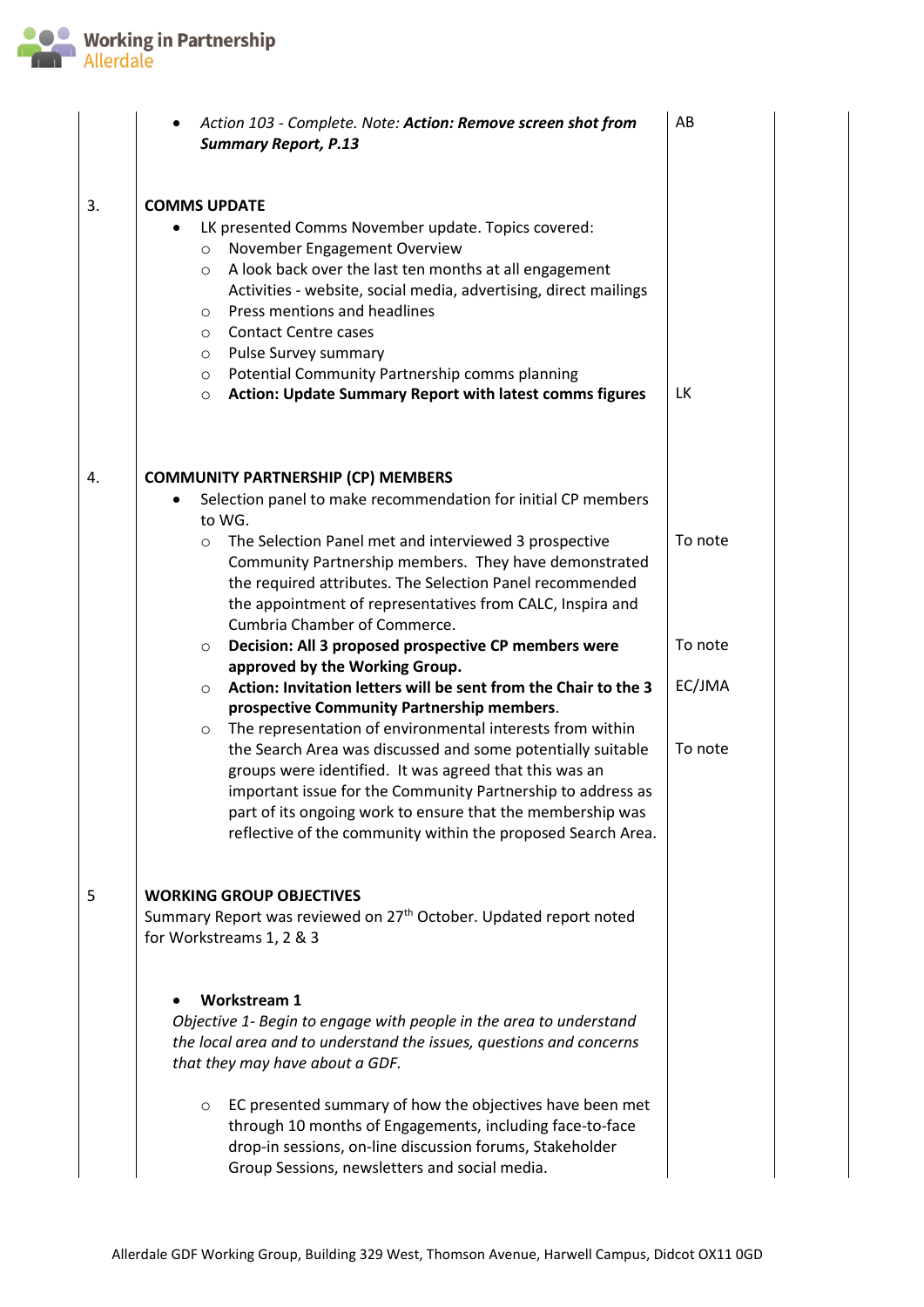

|                                                                                                   | O<br>O<br>$\circ$ | Engagements identified local concerns around safety, human<br>health and environment.<br>Awareness levels of the Working Group continues to rise<br>Youth engagement - events happening this week and into the                               |         |
|---------------------------------------------------------------------------------------------------|-------------------|----------------------------------------------------------------------------------------------------------------------------------------------------------------------------------------------------------------------------------------------|---------|
|                                                                                                   | $\circ$           | new year.<br>Summary Report will be updated with most recent<br>engagement information and shared. It will be kept as a live<br>document and included in the Community Partnership<br>handover pack. Some activities will be recommended for | To note |
|                                                                                                   | $\circ$           | further development in Community Partnership.<br>Stakeholder Group participants expressed an interest to work<br>with the Community Partnership Members if a Community<br>Partnership is formed.                                             | To note |
|                                                                                                   |                   | Workstream 1: have objectives been met?                                                                                                                                                                                                      |         |
|                                                                                                   |                   | Decision: The Working Group unanimously agreed that the<br>Workstream 1 objectives have been met.                                                                                                                                            | To note |
|                                                                                                   |                   |                                                                                                                                                                                                                                              |         |
|                                                                                                   |                   | <b>Workstream 2</b>                                                                                                                                                                                                                          |         |
| GDF)                                                                                              |                   | Objective 2: Identify the Search Area(s) the geographical area or areas<br>encompassing all the electoral wards within which Radioactive Waste<br>Management (RWM) will be able to search for potential sites for a                          |         |
|                                                                                                   | O                 | AR (Workstream 2 Lead) presented a summary of how the<br>objectives have been met.                                                                                                                                                           |         |
|                                                                                                   | $\circ$           | Search Area was identified in two-day workshop. All parties<br>agreed on the Search Area (8th July 2021).                                                                                                                                    |         |
|                                                                                                   | O                 | Working Group commissioned RWM to produce Search Area<br><b>Evaluation Report.</b>                                                                                                                                                           |         |
|                                                                                                   | $\circ$           | Search Area Evaluation Report was shared with Working<br>Group (29 <sup>th</sup> September 2021).                                                                                                                                            |         |
|                                                                                                   | O<br>O            | Search Area was announced (5 <sup>th</sup> October 2021).<br>Search Area Evaluation Report was published on website (15 <sup>th</sup> )                                                                                                      |         |
|                                                                                                   | O                 | October 2021).<br>Objective 2 output: Search Area Evaluation Report                                                                                                                                                                          |         |
|                                                                                                   |                   |                                                                                                                                                                                                                                              |         |
| Decision: The Working Group unanimously agreed that the<br>Workstream 2 objectives have been met. | To note           |                                                                                                                                                                                                                                              |         |
|                                                                                                   |                   | <b>Workstream 3</b>                                                                                                                                                                                                                          |         |
|                                                                                                   |                   | Objective 3: Identifying prospective members of a Community<br>Partnership (including reference to Para 6.35 of policy)                                                                                                                      |         |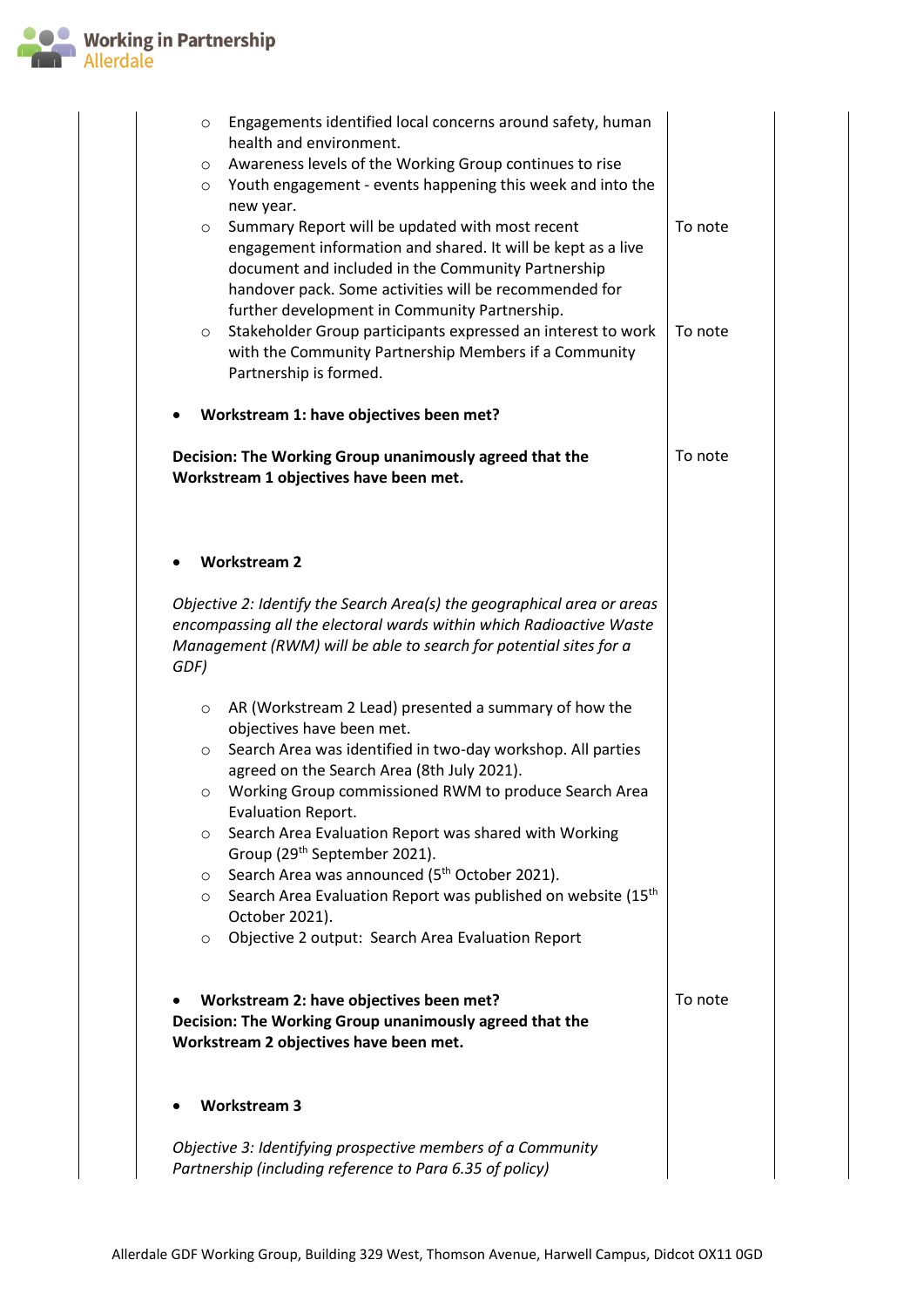

|           | JMA presented a summary of how the objectives have been<br>$\circ$<br>met.                                                                                                                                                      |         |  |  |  |  |
|-----------|---------------------------------------------------------------------------------------------------------------------------------------------------------------------------------------------------------------------------------|---------|--|--|--|--|
|           | Small initial membership agreed by WG (11th August) - right<br>$\circ$<br>people with right skills and networks to evolve the CP into a<br>fully reflective CP                                                                  |         |  |  |  |  |
|           | Initial members: (agreed by WG on 20th October) RPLA (if<br>$\circ$<br>agree to join), RWM, CALC, Inspira, Cumbria Chamber of<br>Commerce plus a third sector group if willing                                                  |         |  |  |  |  |
|           | Socio-economic information and issues gathered<br>$\circ$<br>Selection Panel established and selection criteria/attributes<br>$\circ$                                                                                           |         |  |  |  |  |
|           | and roles document developed and published<br>Interviews completed and candidates met criteria/attributes<br>$\circ$<br>Interim Chair to be agreed between initial CP members<br>O<br>(before 17th Nov)                         |         |  |  |  |  |
|           | Draft CP Agreement developed<br>$\circ$                                                                                                                                                                                         |         |  |  |  |  |
|           | Workstream 3: have objectives been met?                                                                                                                                                                                         |         |  |  |  |  |
|           | Decision: The Working Group unanimously agreed that the<br>Workstream 3 objectives have been met.                                                                                                                               |         |  |  |  |  |
| ٠         | <b>Chair closing remarks</b>                                                                                                                                                                                                    |         |  |  |  |  |
|           | The Chair delivered the Closing Remarks verbally. They will be<br>$\circ$<br>added to the Summary Report. The Working Group members<br>gave thanks to the Chair.                                                                | To note |  |  |  |  |
|           | Working Group recommendation to propose the formation of a<br><b>Community Partnership</b>                                                                                                                                      |         |  |  |  |  |
|           | Decision: The Working Group unanimously agreed to propose the<br>formation of a Community Partnership.                                                                                                                          | To note |  |  |  |  |
| $\bullet$ | Process for communicating the recommendation to Relevant<br><b>Principal Local Authorities-</b>                                                                                                                                 |         |  |  |  |  |
|           | The Working Group members agreed to write to the 2 RPLA's-<br>$\circ$<br>Allerdale Borough Council (ABC) and Cumbria County Council<br>(CCC) to inform them of the Working Group's proposal to<br>form a Community Partnership. | To note |  |  |  |  |
|           | NH (ABC) suggested that a letter would be sufficient.<br>$\circ$<br>The Working Group Members agreed that the Summary<br>$\circ$<br>Report did not need to be included in the RPLA's mailing.                                   |         |  |  |  |  |
|           | The Working Group members agreed that the Summary<br>$\circ$<br>Report should be available to the public as evidence of how<br>the Working Group made the decision to recommend the<br>formation of a Community Partnership.    | To note |  |  |  |  |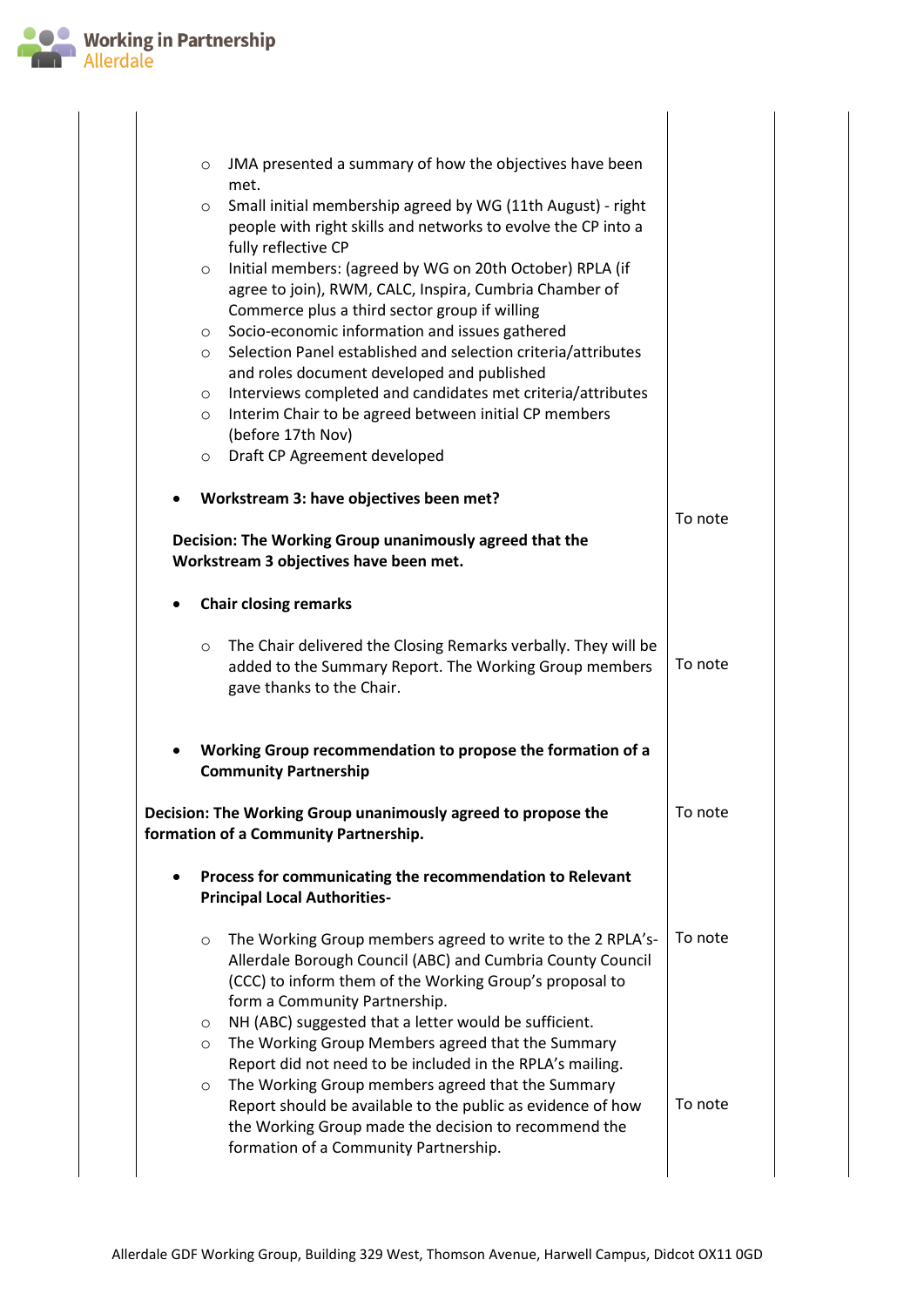

|     | Action: A final version of the Summary Report will aim to be<br>$\circ$<br>ready to publish on the Working Group website, 16th<br>November - to align with the publication of Allerdale<br>Borough Council's Exec Meeting agenda.<br>Action: JMA to sign letter to go to RPLA's-ABC and CCC. EC<br>$\circ$<br>to send out on behalf of JMA                                                                                                              | EC/AB<br>JMA/EC    |
|-----|---------------------------------------------------------------------------------------------------------------------------------------------------------------------------------------------------------------------------------------------------------------------------------------------------------------------------------------------------------------------------------------------------------------------------------------------------------|--------------------|
|     | Progress against schedule and update<br>CG presented the Schedule. Decisions to note:<br>Review of Handover Pack<br>$\circ$<br>Onboarding of initial members<br>$\circ$<br>Selection of interim Chair<br>$\circ$<br>Interim website<br>$\circ$<br>Invite proposed Community Partnership members to future<br>$\circ$<br><b>Working Group meetings</b>                                                                                                   | To note<br>To note |
| 6.0 | <b>AOB</b><br>Draft Community Partnership Agreement (CPA) - Chair raised<br>٠<br>concern that the draft CPA requires more work.<br>Draft Minutes from this meeting will be circulated to the Working<br>Group Members for comment/approval by midday Thursday<br>4/11. All members are required to return comment/approval by<br>close of day 4/11.<br>Action: Final meeting minutes - aim to publish on the Working<br>$\bullet$<br>Group Website 5/11 | To note<br>KA      |
|     | LK will brief local MP's Thursday 4/11, and issue press statement<br>$\bullet$<br>on Monday 8/11<br>The Virtual Exhibition has been updated. Working Group<br>Members approved the updates.<br>DATE OF NEXT MEETING: 10th NOVEMBER                                                                                                                                                                                                                      | To note            |
|     |                                                                                                                                                                                                                                                                                                                                                                                                                                                         |                    |